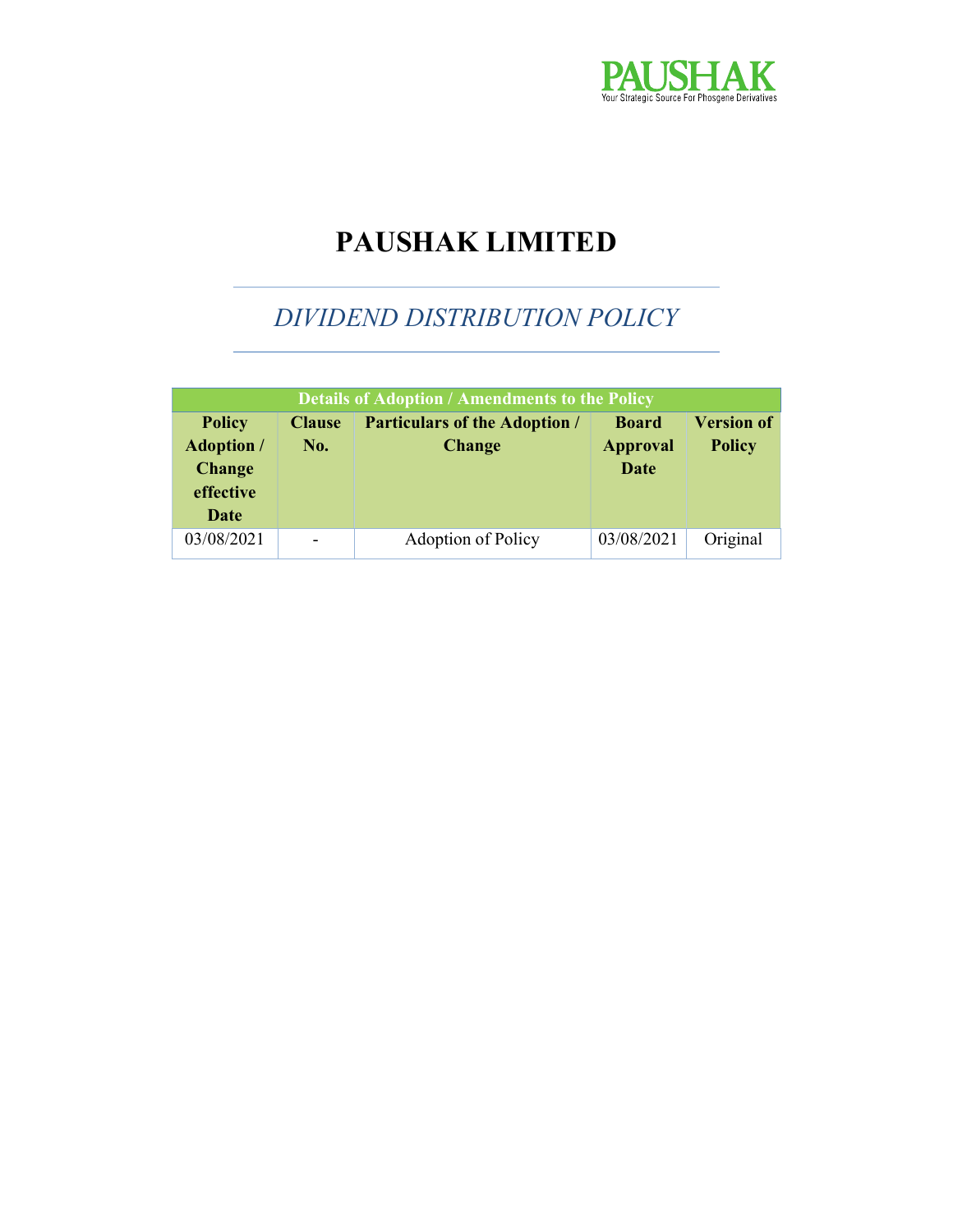

## 1. Policy Statement::

The Dividend Policy of the Company aims to strike a balance between the dual objectives of rewarding shareholders through Dividends and ploughing back earnings to support sustained growth.

The Company belongs to the speciality chemicals sector which has decent growth opportunities that would require the Company to invest in long term assets. The Company believes in utilizing internal resources for managing business and growth and to have minimal dependence on borrowed funds. The Company will endeavor to maintain the Dividend Payout Ratio ranging generally between 10% - 25% of the Profit after Tax on standalone financials. However, non-recurring profits arising out of one time opportunities will not be considered.

# 2. Scope:

The Policy set out herein relate to Equity Share Capital in accordance with the provisions of Section 43 of the Companies Act, 2013. While the Policy generally relate to Final Dividend, it also applies to Interim Dividend declared by the Board of Directors of the Company.

# 3. Objectives:

- a) To define the Policy and Procedures of the Company in relation to the calculation, declaration and settlement of Dividends.
- b) To create a transparent and methodological Dividend Policy, clearly identified and promptly communicated to appropriate stakeholders.

# 4. Applicability and Effective Date:

This Policy shall be effective from 3<sup>rd</sup> August, 2021 and applicable from F.Y. 2021-22 onwards.

### 5. Parameters / Factors to be considered:

# A) Financial Parameters and Internal Factors:

While recommending / declaring dividend, the Board will consider financial parameters and internal factors, including but not limited to,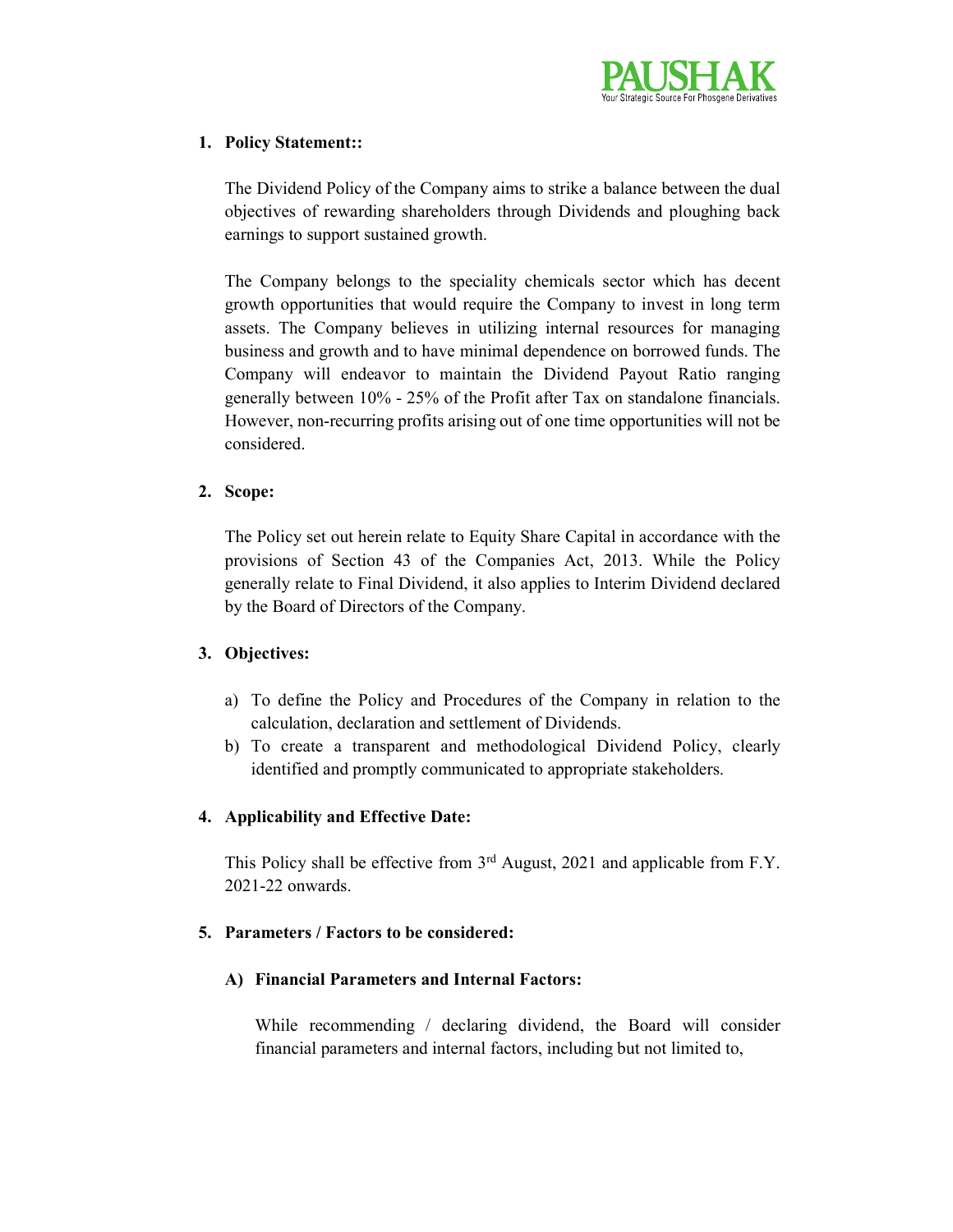

- 1. Standalone profit after tax
- 2. Working Capital
- 3. Resources required to fund its growth plans by de-bottlenecking existing operations
- 4. Capital expenditure for increase in production capacity and creating of long term strategic capabilities
- 5. Cash flow required to meet contingencies
- 6. Past Dividend trends

# B) External Factors:

While recommending / declaring Dividend, the Board will consider external factors such as:

- 1. General economic conditions impacting the business
- 2. Possibility of earning consistent profit / cash flows
- 3. Changes in Government policies impacting the Company's businesses
- 4. Tax policy

# 6. Dividend Expectations:

The recommendation of Dividend will always be at the sole discretion of the Board. The Board will recommend and / or declare Dividend after reviewing this Policy keeping in mind the business environment and requirements of the Group.

The decision on whether to declare and pay Dividends will be a separate item of agenda at the AGM.

In case of sufficient reasonable profits, the Board may endeavour to declare Dividend in the Dividend Payout Ratio mentioned above, as it may deem appropriate. However, in case of inadequacy of profits in any year, the Board may decide to conserve profits of the Company and utilize them for further business purposes or meeting business exigencies.

### 7. Utilisation of Retained Earnings:

The Company will endeavor to utilize Retained Earnings for business requirements including, but not limited to, working capital, investments, debottlenecking activities and increase in production capacities, etc.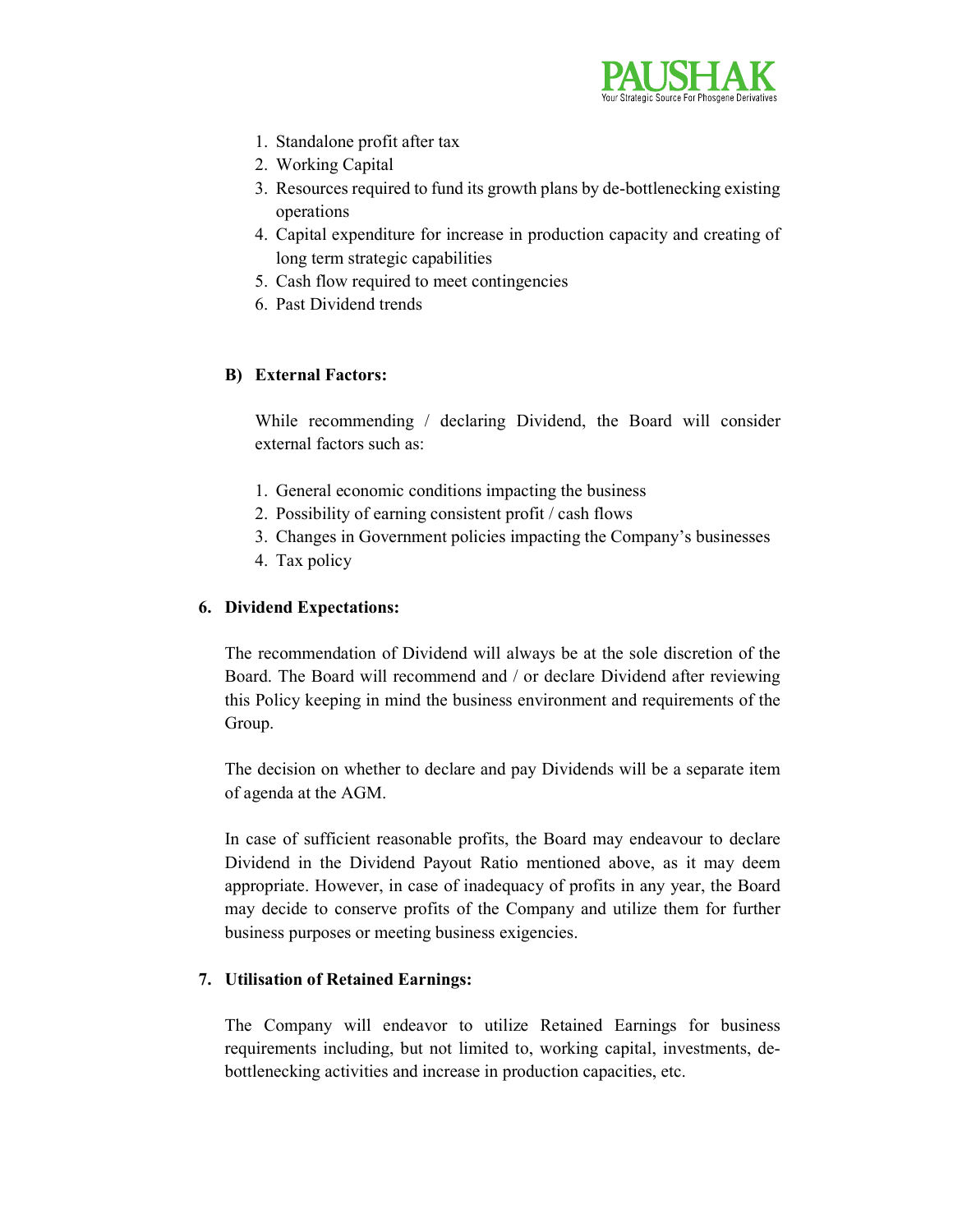

#### 8. General Procedure:

- a) The Company's Board of Directors will be responsible for generating all resolutions on the declaration and payment of Dividends.
- b) The Board of Directors will have the power to recommend final Dividend to the shareholders for their approval in the general meeting of the Company. The Board of Directors will have the absolute power to declare Interim Dividend during the financial year, as and when they consider it fit.
- c) The resolution of the Board of Directors for Final Dividend will be presented in the form of a recommendation to the Shareholders.
- d) The decision on whether to declare and pay Dividends will be a separate item of agenda at the AGM.
- e) The decision on the Dividend amount payable and the payment procedure will be made by the Board of Directors at a meeting where the resolution for distribution of the Company's net profit for the financial year is made by the directors and recommended to the Shareholders.
- f) Any declaration to pay Dividends may provide the following:
	- (i) The type and class of shares on which the Dividends have been declared;
	- (ii) The amount of Dividends per share;
	- (iii) The period for payment; and
	- (iv) The form of payment.

### 9. Persons entitled to receive Dividends:

- a) The list of persons entitled to receive Dividends will be prepared by the Company's Registrar and Transfer Agent (RTA) in accordance with the record date determined by the Company for such purpose.
- b) Such list will include registered shares and the persons on behalf of whom the nominal holders own the shares as on the record date.
- c) For the preparation of the list of persons entitled to receive Dividends, nominal shareholders will provide information on the persons for whom they hold shares.